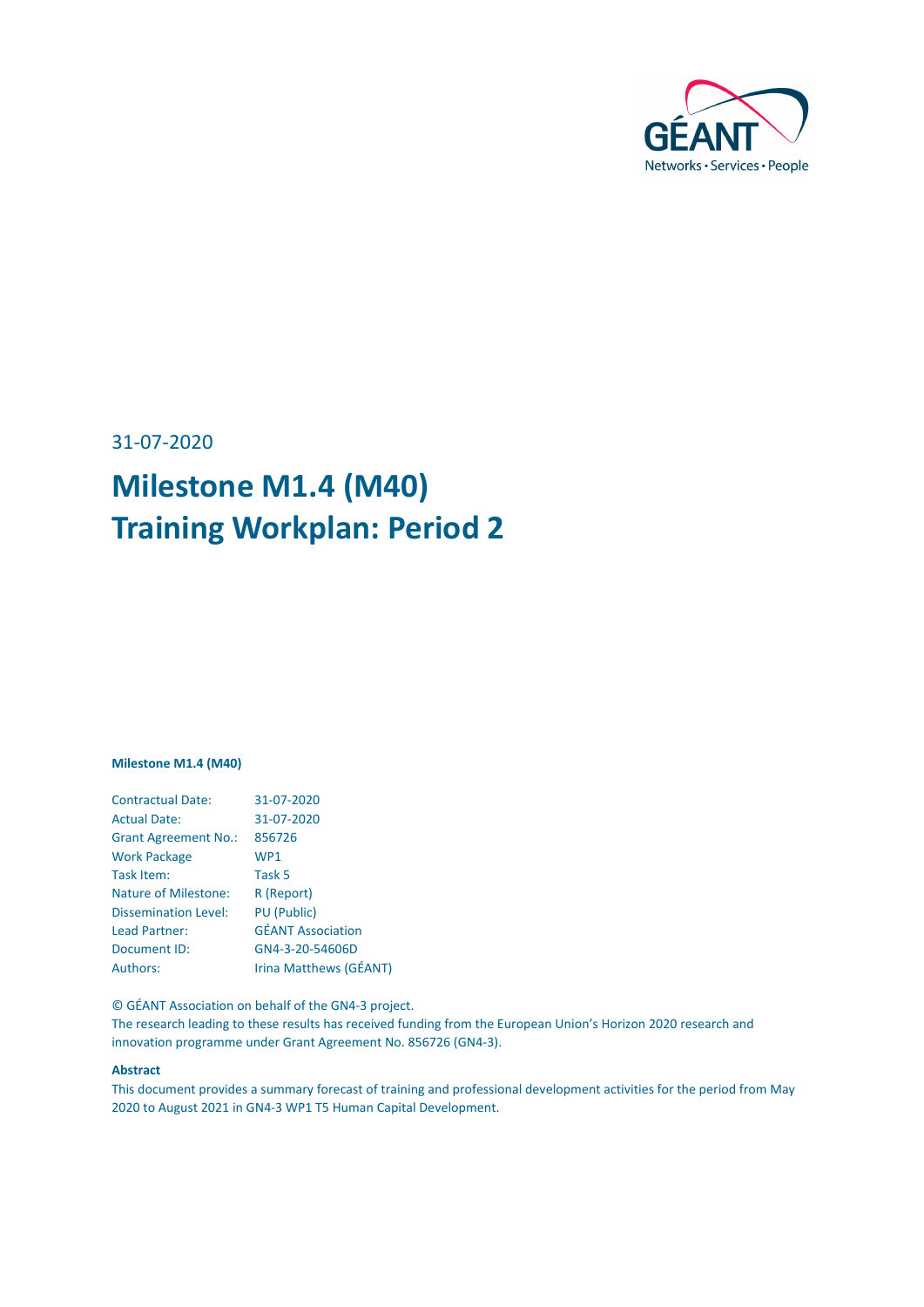

# **Table of Contents**

| $\mathbf{1}$                            | Introduction |                          |                                                              |                |
|-----------------------------------------|--------------|--------------------------|--------------------------------------------------------------|----------------|
|                                         | 1.1          |                          | Training Planning Considerations and Approach                | $\overline{2}$ |
|                                         | 1.2          | Funding                  |                                                              | 3              |
|                                         | 1.3          | Contacts                 |                                                              | 4              |
| 2                                       |              |                          | Period 2 Training Workplan by Category                       | 5              |
| <b>Technical Skills</b><br>2.1          |              |                          |                                                              | 6              |
|                                         |              | 2.1.1                    | ITIL4                                                        | 6              |
|                                         |              | 2.1.2                    | TMForum - Selected Modules (API and SID)                     | 6              |
|                                         |              | 2.1.3                    | SecureCode and School for Software Engineering               | $\overline{7}$ |
|                                         |              | 2.1.4                    | Docker for Development and Systems Management and other      |                |
| <b>Container Technologies</b>           |              |                          | 7                                                            |                |
|                                         |              | 2.1.5                    | T&I Mentorship (TIM) Programme                               | 8              |
|                                         |              | 2.1.6                    | Other                                                        | 8              |
| 2.2<br><b>Professional Competencies</b> |              |                          |                                                              | 9              |
|                                         |              | 2.2.1                    | Working with and Leading a Virtual Team                      | 9              |
|                                         |              | 2.2.2<br><b>Training</b> | Knowledge Dissemination - Transition from F2F to Virtual     | 9              |
|                                         |              | 2.2.3                    | <b>Business Development</b>                                  | 10             |
|                                         |              | 2.2.4                    | Communication: Public Speaking/Presentation<br>Skills/Report |                |
|                                         |              | Writing                  |                                                              | 10             |
|                                         |              | 2.2.5                    | <b>Negotiation Skills</b>                                    | 11             |
|                                         |              | 2.2.6                    | <b>Facilitation Skills</b>                                   | 11             |
| References                              |              |                          |                                                              | 12             |
| Glossary                                |              |                          |                                                              | 12             |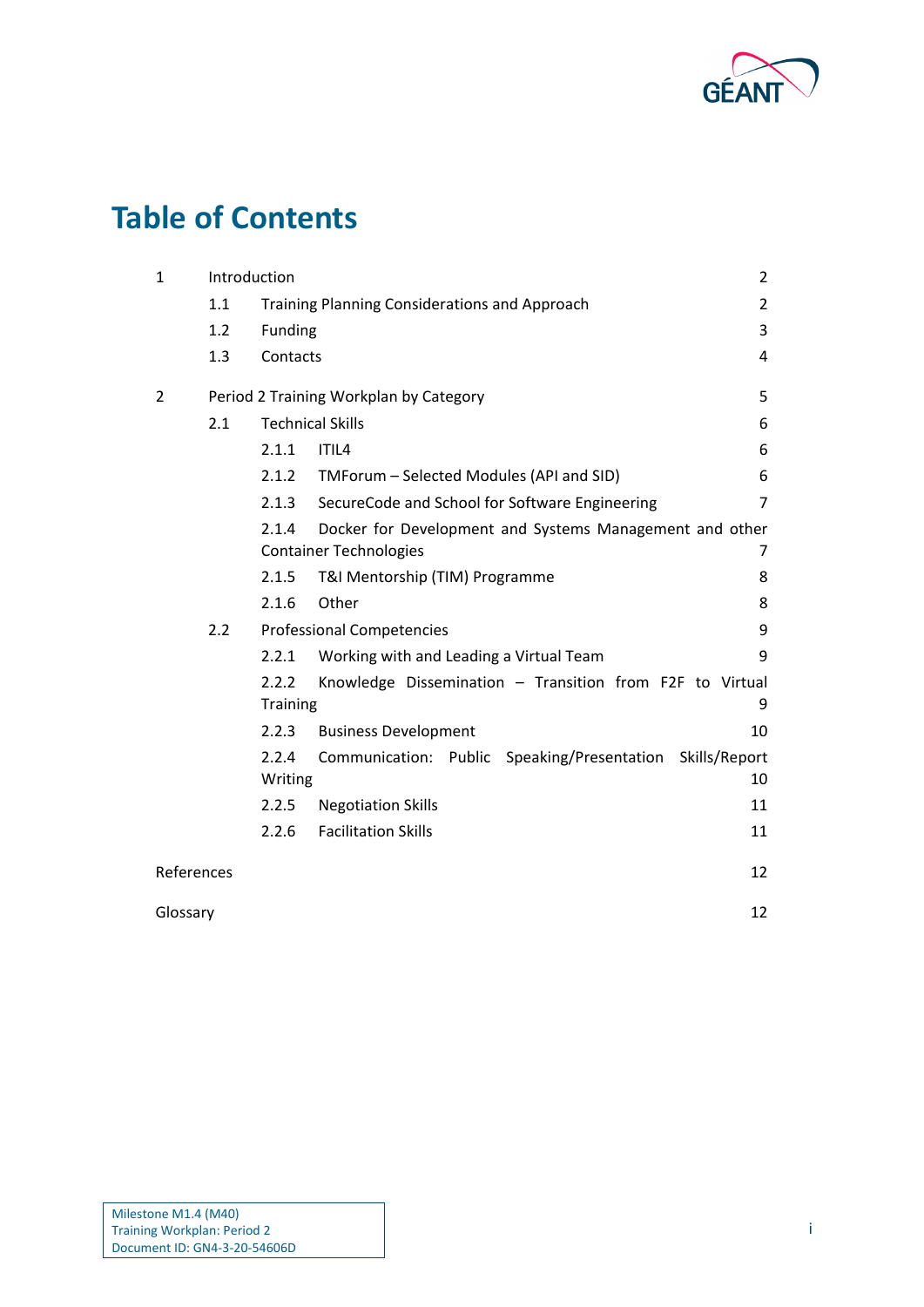

## <span id="page-2-0"></span>**<sup>1</sup> Introduction**

WP1 Task 5 – GEANT Learning and Development (GLAD) maintains and develops what are among the most important assets of the GN4-3 community, the exceptional skills and experience of the professional staff found in the NRENs and GÉANT that are highly regarded and in demand across the industry and are pivotal to the success of the GÉANT project.

The purpose of this document is to provide a summary forecast of training and professional development activities for the period from **May 2020 to August 2021** in GN4-3 WP1 T5 Human Capital Development.

## <span id="page-2-1"></span>**1.1 Training Planning Considerations and Approach**

GLAD employs a wide range of training solutions to meet the diversity of training needs within GÉANT and its wider community. These solutions are delivered in a variety of learning formats (face-to-face, online and a combination of the two) by external training providers, GÉANT Subject Matter Experts (SMEs) and through curation of internal and external knowledge. To support its activities, GLAD utilises a number of tools ad media including a learning management platform [\[eAcademy\]](#page-12-2), content curation tools [\[ap\]](#page-12-3) and a website [\[GLAD\]](#page-12-4) and [\[blog\]](#page-12-5), as well as communication channels (see [1.3\)](#page-4-0).

Training activities are structured around the two main categories of Technical Skills (TS) and Professional Competencies (PC). Most of the training and development activities for the project are identified at the start of the calendar year (Jan to end of February) during the annual consultation with the GN4-3 work package leaders, task leaders and participants conducted for the **learning needs assessment (LNA)**. This is a bottom-up inquiry in the form of a discussion where project participants voice their future plans, knowledge gaps and professional development needs which in turn inform the activities of WP1 T5.

In addition to the LNA, the planning of the WP1 T5 activities is informed by continuous direct communication between GLAD and WPs, and information and feedback gathered during any events and conferences (i.e. Symposium, TNC, SIG, TFs) attended by GLAD. This information about the project's continuously evolving training requirements forms the foundation for annual and mediumterm (16-month) training planning.

Training planning also reflects patterns and trends that emerge from the LNAs and GLAD's interaction with the stakeholders. The analysis of these patterns is reflected in a series of "themes" (i.e. thematic training strands) that continues beyond the 12-month period of the LNA. These thematic stands are also defined based on the following factors:

• Subject matter: e.g. "communication skills" involve a wide range of diverse skills which require different forms of intervention over a prolonged period of time (life-long learning).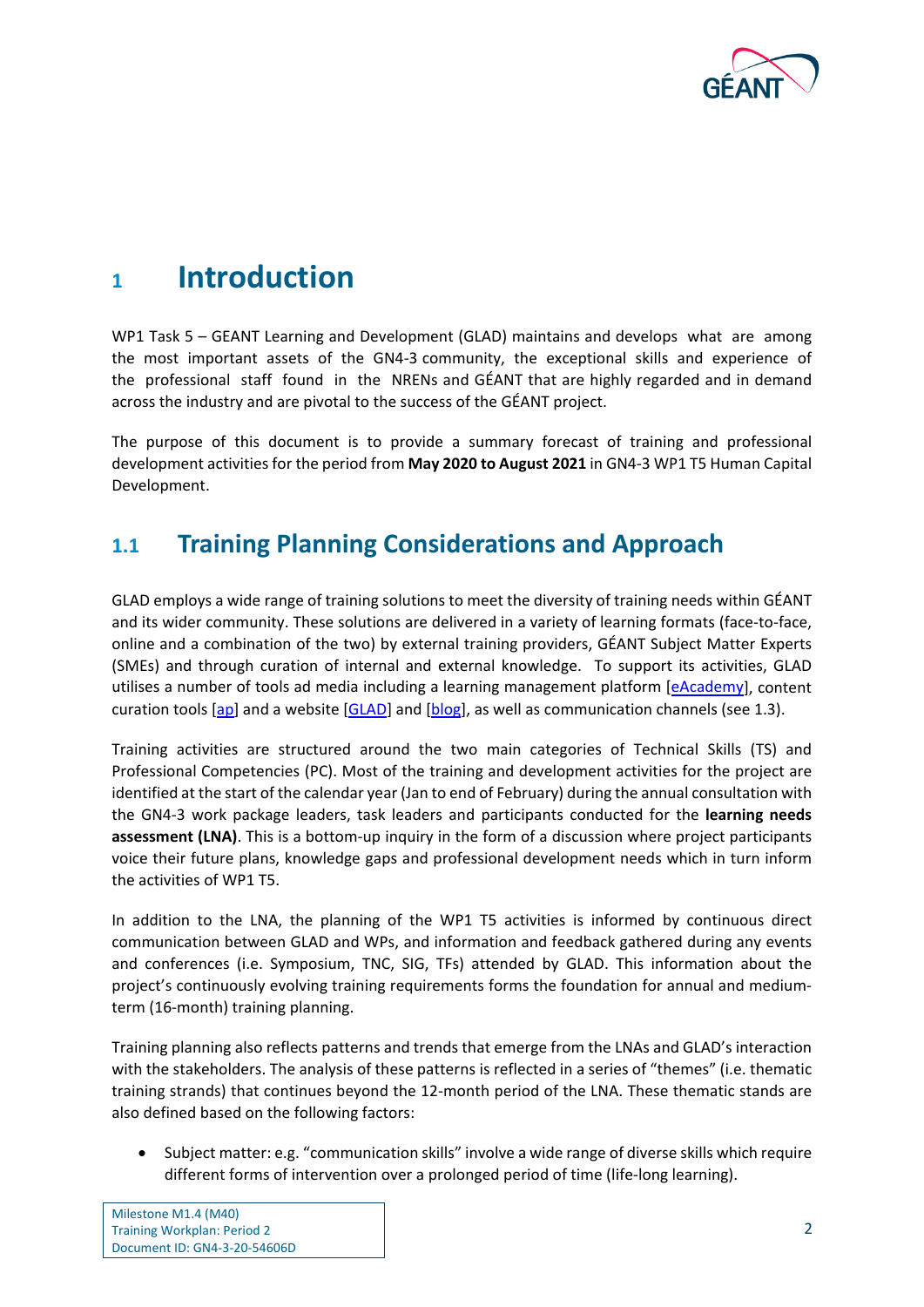

- The structure of delivery: some subjects (ITIL, TM Forum) have a modular structure that allows flexibility in accessing training and incorporating them in the flow of work, at the point of demand.
- The availability of refresher courses, updates and changes to qualifications, e.g. ITIL v4 (latest) that are released in phases.
- External factors that have an impact on planning and delivery of training, e.g. **the COVID-19 pandemic in 2020**. and the "lockdown" state experienced by GÉANT and its partners resulted in a much greater focus on virtual learning and supporting remote ways of working and learning as part of business resilience and continuity. This means that the following activities that started earlier in 2020 are expected to continue in 2021:
	- Training activities to enable the transition to remote working and maintaining productivity
	- Training activities to support SMEs to support transition from F2F to live online and asynchronous (self-paced) training.
	- Developing eLearning to support knowledge dissemination and exchange (eAcademy).

## <span id="page-3-0"></span>**1.2 Funding**

When executing training events from this plan, the following budget items can be expected to be included and claimed against WP1 T5 funding:

- Content expert (Consultant) fees
- Attendance fees
- Meeting rooms
- Working meals
- Participants Travel & subsistence
- Training Materials
- Certification costs

It is expected that the time for attending the training is claimed against WP1 T5 funding, made available to the GN4-3 participants using the following model:

- Step 1: WP1 T5 publishes OR confirms attendance of the training event
- Step 2: Interested GN4.3 participants:
	- get time approval from WPL/TLs to attend the event
	- get finance approval from their home NREN to cover the event expenses
- Step 3: The home NREN pays the event expenses
- Step 4: GN4-3 participants attend the event
- Step 5: GN4-3 participants provide the following reports on the attendance:
	- Financial in accordance with home NREN rules
	- Impact in accordance with GLAD requests (feedback, stories, experiences)
- Step 6: The home NREN claims expenses from WP1 T5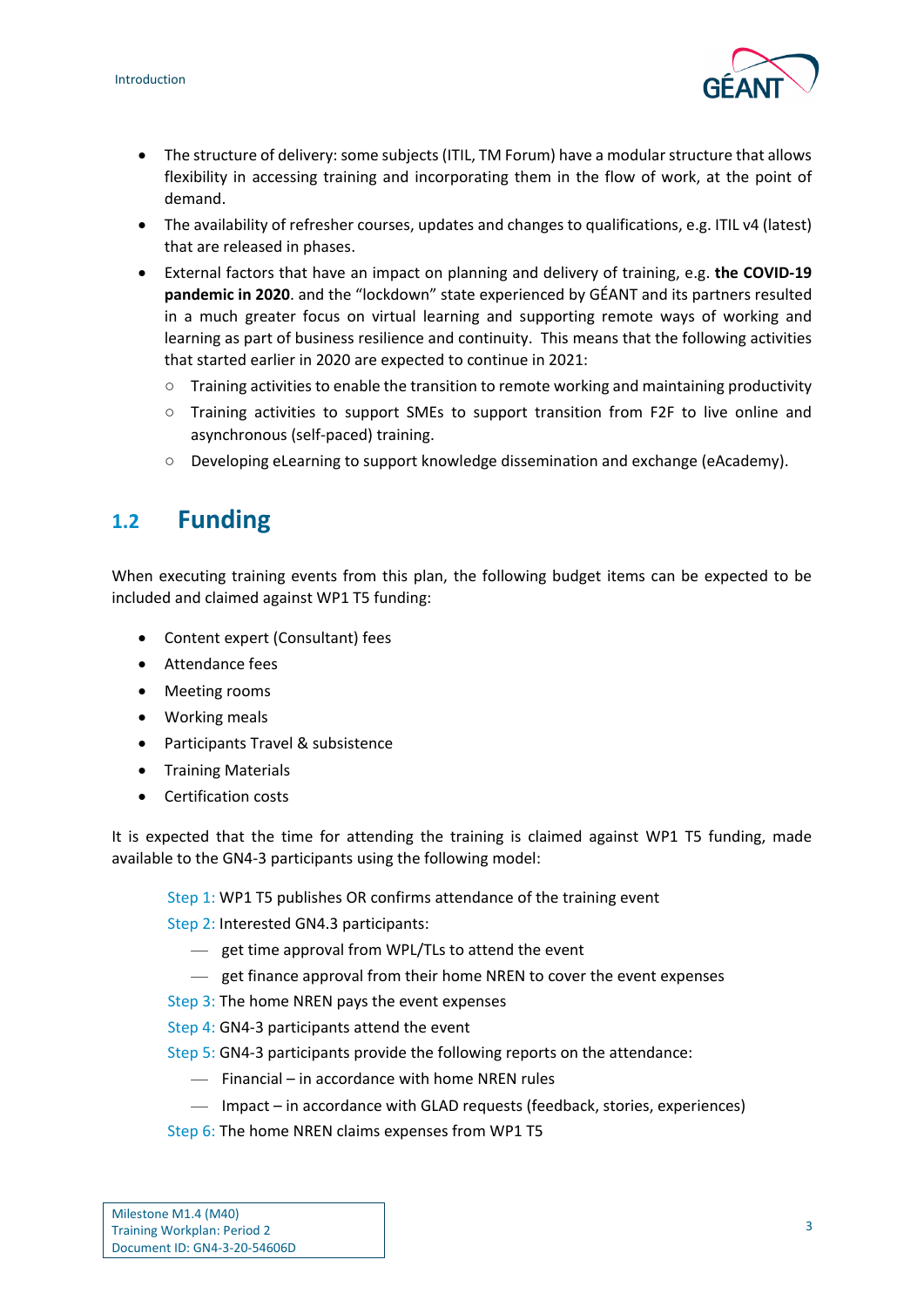

## <span id="page-4-0"></span>**1.3 Contacts**

Team Slack (internal chat, only team members): [gladingn43.slack.com](http://gladingn43.slack.com/).

Team mailing list (internal comms, only team members): [gn4-3-wp1-t5@lists.geant.org](mailto:gn4-3-wp1-t5@lists.geant.org).

GLAD Community Slack channel (external chat): [gladcommunity.slack.com](http://gladcommunity.slack.com/).

GLAD Community Mailing list: [glad\\_community@lists.geant.org](mailto:glad_community@lists.geant.org).

GLAD Playlist on GEANTtv: <https://www.youtube.com/channel/UCXveo5hh0lrdMlORFIaY3hw>.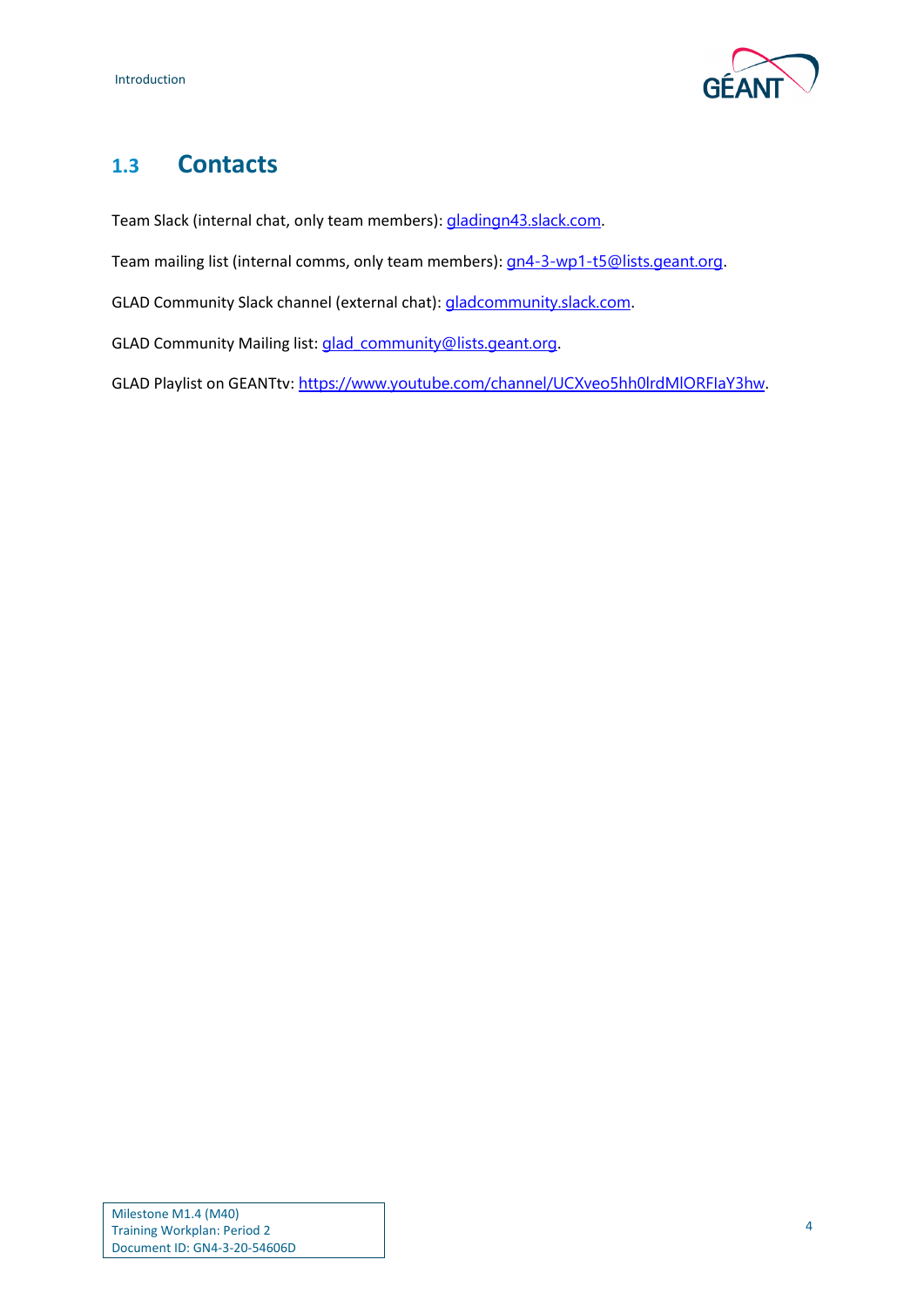

# <span id="page-5-0"></span>**<sup>2</sup> Period 2 Training Workplan by Category**

Following the LNA (Learning Needs Analysis), WP1 T5 activities are grouped thematically under two main categories:

- Technical Skills (TS)
- Professional Competencies (PC)

An overview of current training requests by WP is shown in the table below.

| ${\sf N}$      | <b>Training (TS)</b>                                                                                      | WP1 | WP <sub>2</sub> | WP3          | WP4          | WP5          | WP6          | WP7 | WP8          | WP9 |
|----------------|-----------------------------------------------------------------------------------------------------------|-----|-----------------|--------------|--------------|--------------|--------------|-----|--------------|-----|
| $\mathbf{1}$   | ITIL <sub>v4</sub>                                                                                        |     |                 |              | X            | X            | $\mathsf{X}$ |     |              | X   |
| $\overline{2}$ | <b>TM Forum</b>                                                                                           |     |                 |              |              | X            | $\mathsf{X}$ |     |              |     |
| 3              | <b>T&amp;I Curriculum</b>                                                                                 |     |                 |              |              | $\mathsf{x}$ |              |     |              |     |
| 4              | SecureCode and SSE                                                                                        |     |                 |              |              |              |              |     |              | X   |
| 5              | Docker for development and<br>systems management                                                          |     |                 |              |              |              |              |     | X            |     |
| 6              | Jira for project management                                                                               |     |                 |              |              |              |              |     | X            |     |
| $\overline{7}$ | Container technology, e.g.<br>Kubernetes (T3) OpenStack (T3)<br>AI & machine learning (T1, T2,<br>T3, T4) |     |                 |              | X            |              |              |     | X            |     |
| 8              | <b>Business Development</b>                                                                               |     |                 |              | $\mathsf{x}$ |              |              |     | $\mathsf{x}$ |     |
| 9              | Public speaking/presentation<br>skills                                                                    |     |                 | $\mathsf{x}$ | $\mathsf{x}$ |              |              |     |              |     |
| 10             | Knowledge dissemination<br>through training F2F/Online<br>(including webinars)                            |     |                 |              | X            |              | $\mathsf{X}$ |     | $\mathsf{X}$ | X   |
| 11             | <b>Report Writing</b>                                                                                     |     |                 |              |              |              |              |     | $\mathsf{X}$ |     |
| 12             | <b>Negotiation skills</b>                                                                                 |     |                 | $\mathsf{X}$ | $\mathsf{x}$ |              |              |     | $\mathsf{X}$ |     |
| 13             | <b>Facilitation Skills</b>                                                                                |     |                 | $\mathsf{x}$ | $\mathsf{x}$ |              |              |     | $\mathsf{x}$ |     |

It should be noted that, as training needs and priorities may shift, this plan is intended as a guideline rather than as a definitive commitment.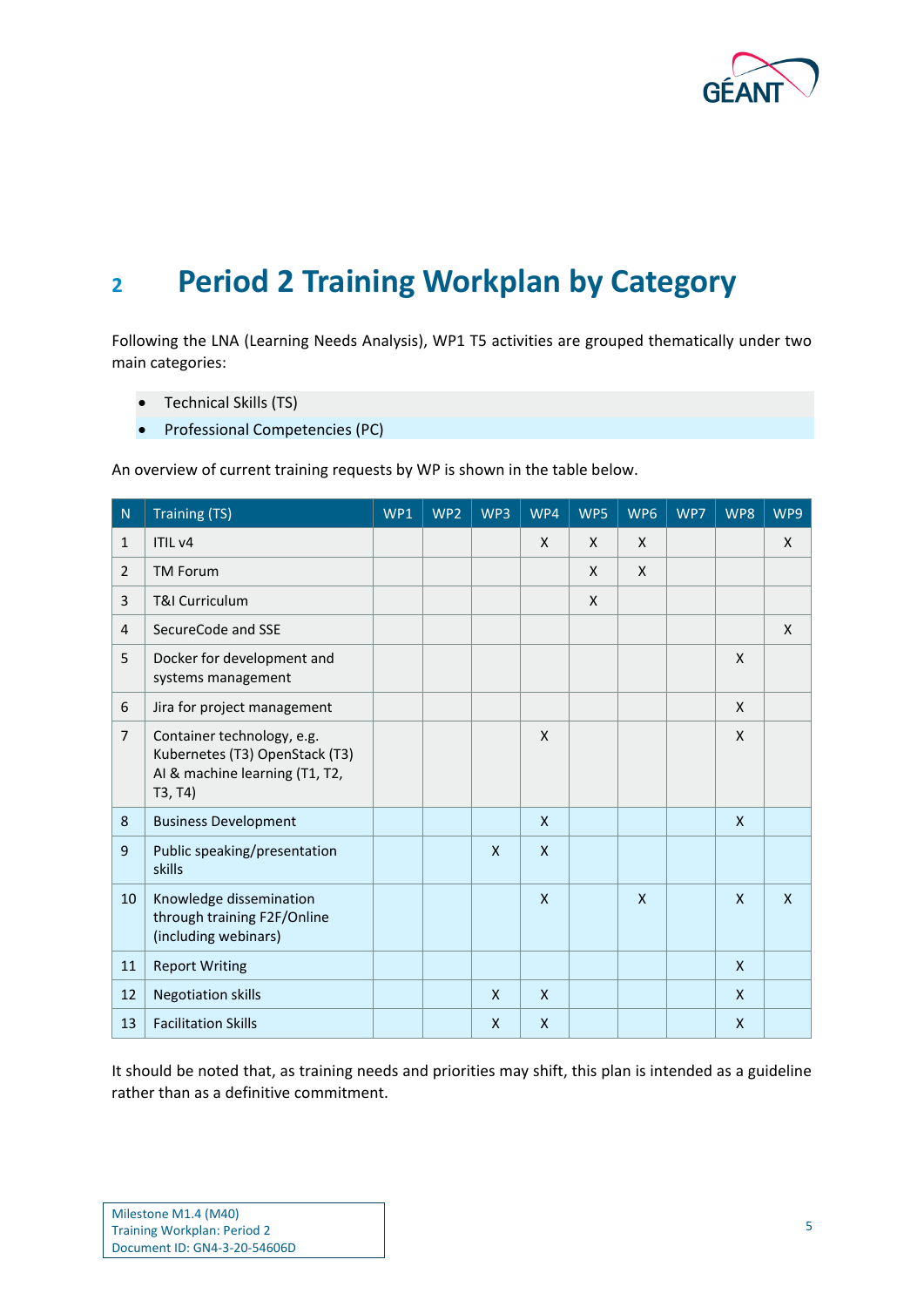

## <span id="page-6-0"></span>**2.1 Technical Skills**

**Technical Skills(TS)** activities are focused on delivering ICT-related knowledge and expertise including standards and methodologies in areas such as (but not limited to) network and connectivity, cyber security, cloud technologies and storage, real-time communication technologies, software development and trust and identity.

The following trainings are planned in the area of Technical Skills development in the period May 2020 to August 2021.

### <span id="page-6-1"></span>**2.1.1 ITIL4**

(November 2020 to September 2021)

Requested by:

WP4, WP5, WP6, WP9

Other potential beneficiaries:

GN4-3 participants; European NREN community

#### Purpose & Impact:

ITIL is a methodology that is comprised of detailed practices for IT service management that focuses on aligning IT services with the needs of business. The methodology is expected to bring about common working practices and common language for a diverse and distributed GN4-3 community. It is also a gateway to industry for the compatibility and comparability of services and products. ITIL certification [\[ITIL4\]](#page-12-6) is in line with WP1T5 objectives of mastering industry standards to ensure high quality, certification and recognition of GN4-3 capabilities.

These skills are equally important for both technical staff and the support functions to facilitate collaborative work and coordination of activities in the process of delivering GN4-3 services and products.

### <span id="page-6-2"></span>**2.1.2 TMForum – Selected Modules (API and SID)**

(October 2020 to August 2021)

Requested by:

WP5, WP6

Other potential beneficiaries:

GN4-3 participants; European NREN community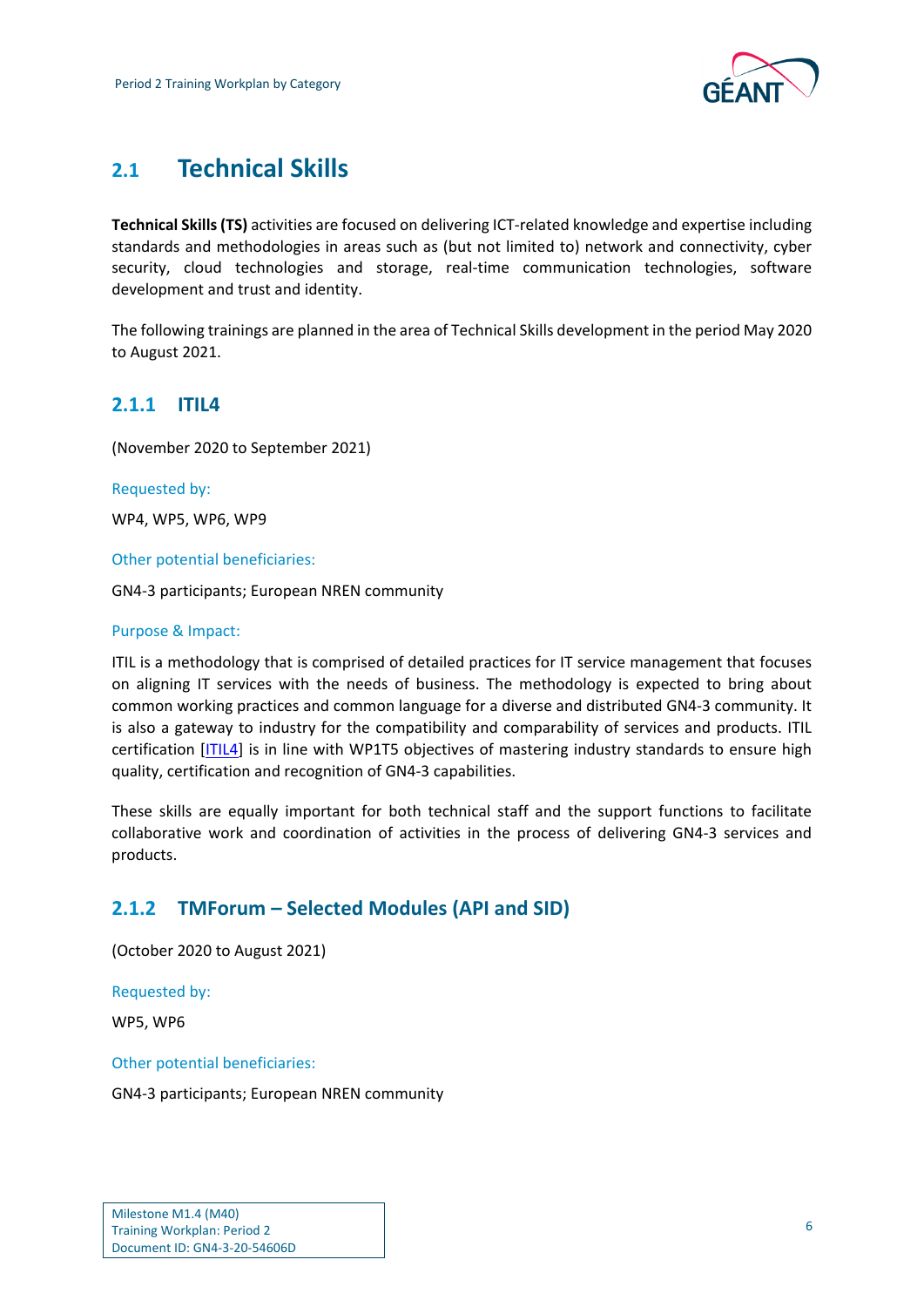

#### Purpose & Impact:

TM Forum Digital Transformation Training and Certification programmes [\[TMForum\]](#page-12-7) help industryleading information and communication technology (ICT) organisations succeed in the digital economy. These programmes are designed for the fast-paced world of cloud-based virtualised 5G networks, multi-access edge technology and Internet of Things (IoT)/Internet of Everything (IoE) platforms. In addition to helping facilitate innovation and renewal, more importantly the TM Forum standards offer standardised practices and terminology for GN4-3 work packages. It is envisaged that these standards will form a steady and durable foundation for GN4-3 products and services. For these reasons, TM Forum programmes are essential to the GN4-3 community.

### <span id="page-7-0"></span>**2.1.3 SecureCode and School for Software Engineering**

(October 2020 to September 2021, related webinars programme)

#### Delivered by:

WP9 T2

Other potential beneficiaries:

GN4-3 participants; European NREN community

#### Purpose & Impact:

SecureCode/SSE Training is a GN4-3 project deliverable. It provides knowledge to software developers and security specialists that allows for the provisioning of self-defending applications that are protected against cyberthreats to the maximum possible extent.

## <span id="page-7-1"></span>**2.1.4 Docker for Development and Systems Management and other Container Technologies**

(November 2020 to July 2021)

Requested by:

WP7, WP8

Other potential beneficiaries:

GN4-3 participants; European NREN community

#### Purpose & Impact:

Using [\[Docker\]](#page-12-8) (de facto industry standard) as a tool to streamline the complexities of apps and to accelerate the workflow, and as an opportunity for developers for creativity and diversification in the choice and uses of tools available. Docker and other Container technologies have wide-ranging applications for developing containerised apps from the desktop to cloud services.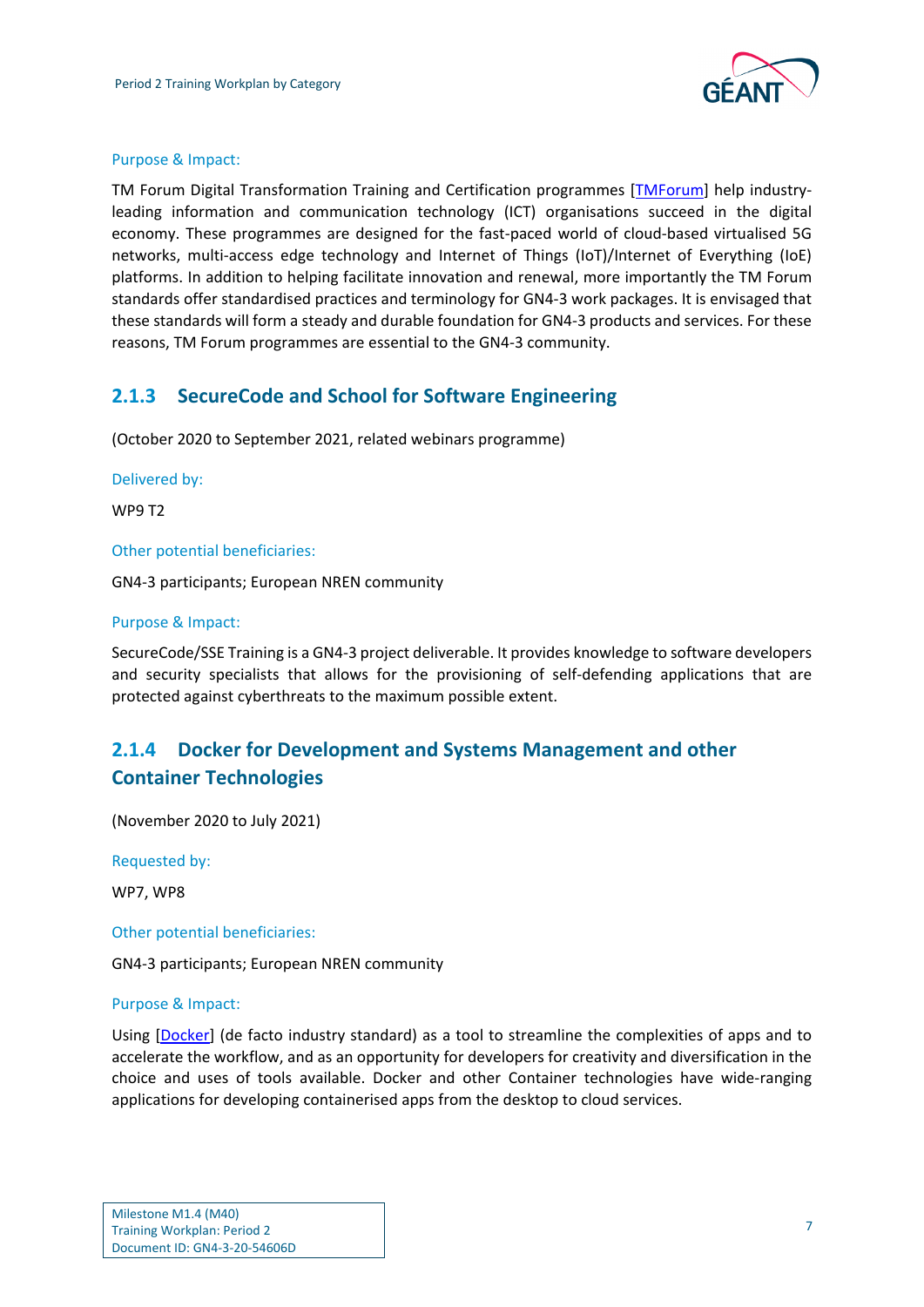

## <span id="page-8-0"></span>**2.1.5 T&I Mentorship (TIM) Programme**

(September 2020, next round June 2021)

Requested by:

WP5

#### Other potential beneficiaries:

GN4-3; European and Global NREN community; research & e-infras; Partner organisations

#### Purpose & Impact:

T&I is rapidly becoming a core competency of the NREN community; however, there are two key challenges:

- Capabilities are not evenly distributed across NRENs.
- There is a high staff turnover that requires efficient onboarding.

The T&I Mentorship [\[TIM\]](#page-12-9) programme aims to capture the expertise of GN4-3 T&I subject matter experts (SMEs) and make it available to others project members and wider audiences. It is expected that as a result of this initiative there will be growth in T&I expertise and interest across the NREN community, and that in turn an improved and wider portfolio of products and services will be made available in this area. It is also expected that this project will be one of several initiatives to capture and showcase GN4-3 expertise, creating in so doing the knowledge legacy of the project. These objectives are in line with WP1 T5's objective of systematising and capturing community expertise and making it available to wider audiences.

### <span id="page-8-1"></span>**2.1.6 Other**

#### **Future Talent Programme (FTP)**

(March – June 2021)

Every year GLAD offers initiatives that facilitate engagement with young professionals under the mentorship of the NRENs. These initiatives exist to introduce a future generation of talents to the community and to engage with experts in the field. The Future Talent Programme [\[FTP\]](#page-12-10) offer professional training and development to young professionals and supports mentors who lead the way.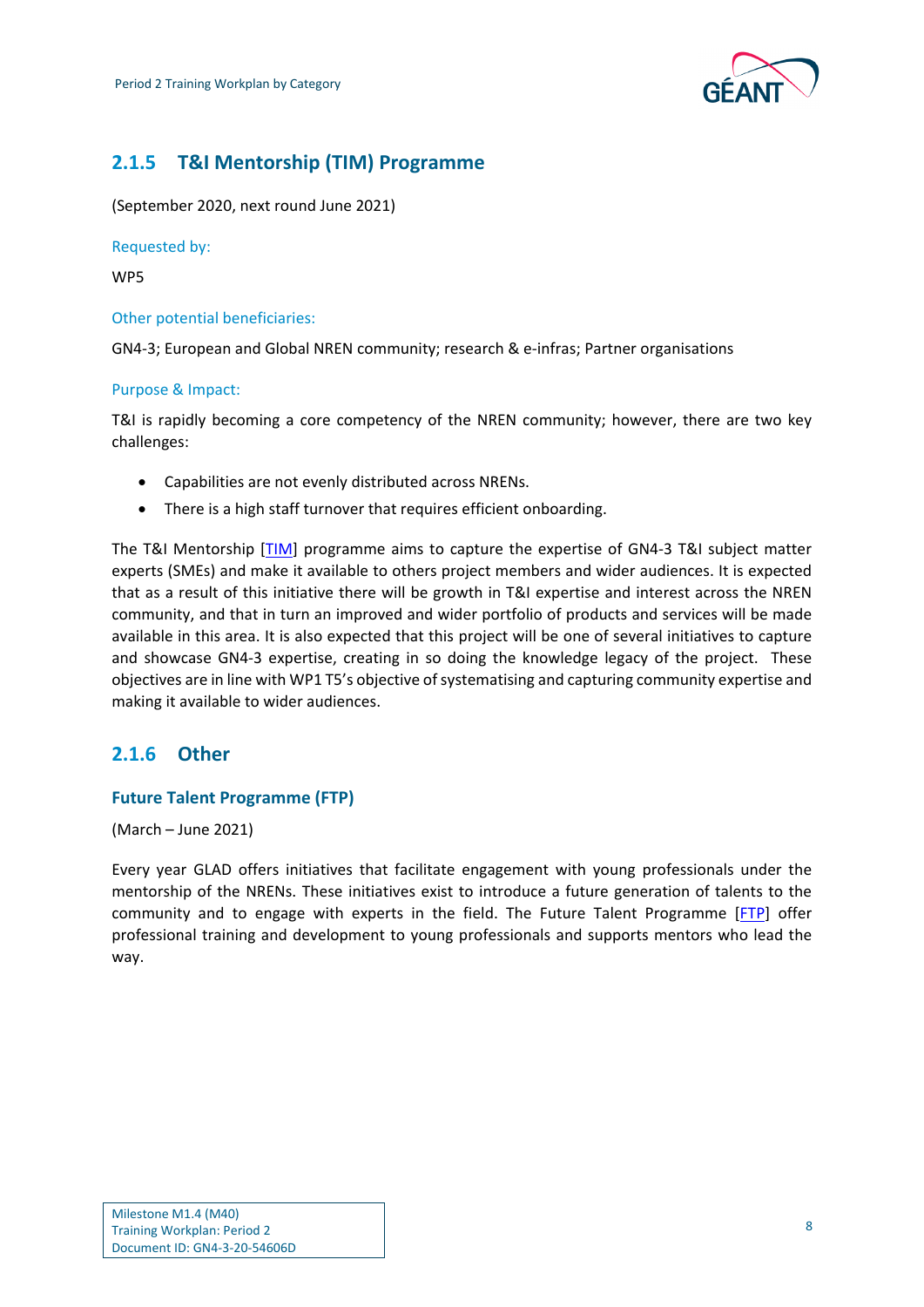

## <span id="page-9-0"></span>**2.2 Professional Competencies**

**Professional competencies (PC)** are crucial for effective and efficient on-the-job performance. They are also essential for NREN capability building and staff retention within GN4-3 as well as more broadly in the NREN context.

To address the different demands of the diverse GÉANT community, WP1 T5 put together a list of thematic needs. The final formats of delivery include face-to-face training events, toolboxes, webinars, publications and other resources.

The following trainings are planned in the area of Professional Competencies development in the period May 2020 to August 2021.

## <span id="page-9-1"></span>**2.2.1 Working with and Leading a Virtual Team**

(Online, October to December 2020)

Due to increased demand (the topic has acquired extra relevance due to COVID-19 pandemic) another instance of this training programme will be delivered at the end of 2020 [\[Virtual Teams\]](#page-12-11).

### <span id="page-9-2"></span>**2.2.2 Knowledge Dissemination – Transition from F2F to Virtual Training**

(August 2020 – February 2021)

Requested by

WP4, WP6 (to start in 2021), WP8, WP9

Other potential beneficiaries

GN4-3 participants; European NREN community

#### Purpose & Impact

Training and knowledge dissemination are key factors in engaging with target audiences to increase uptake of new products and services, as well as the vehicle for knowledge transfer within and for the benefit of the GN4-3 project and its participants.

The impact of COVID-19 demonstrated the need for SMEs to develop skills to deliver training online in addition to via the more "traditional" F2F mode.

It is anticipated that this need will be met through a blend of live online Train-the-Trainer sessions, access to relevant eLearning resources, knowledge curation and exchange.

The delivery of training associated with the development of new products and services forms the basis of some WPs' deliverables, and developing a wider range of skills contributes towards greater resilience and sustainability of their services and operations.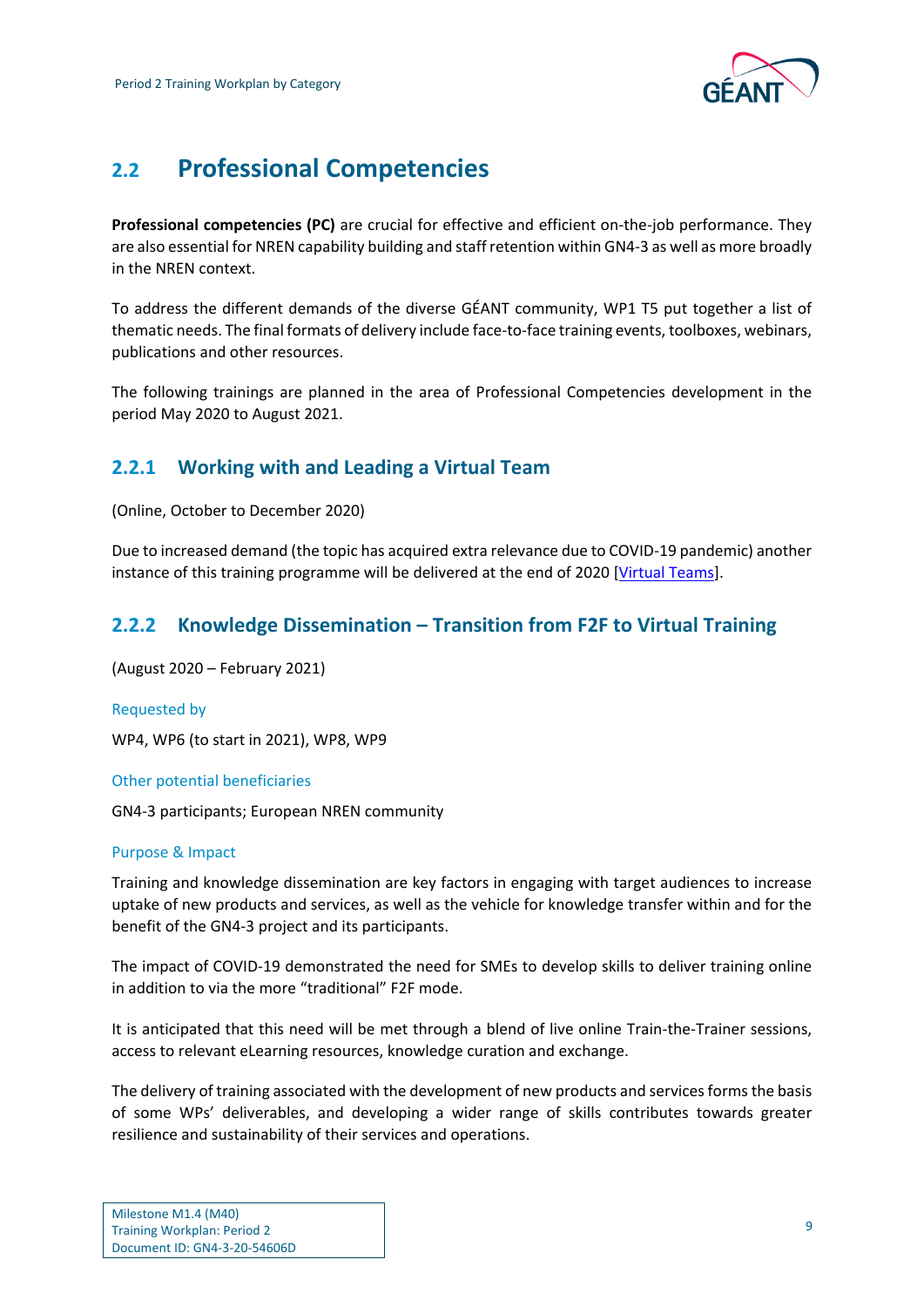

## <span id="page-10-0"></span>**2.2.3 Business Development**

(eLearning, TNC2021)

Requested by:

WP4, WP8

Other potential beneficiaries:

GN4-3 participants; European NREN community

#### Purpose & Impact:

Business Development is a key capability that allows GN4-3 to collect, understand and address the needs of community customers. This is an essential skill that connects the actual development of new services and products with the problems, projects and activities of future users. The following focus areas have been identified:

- Developing effective quality evaluation techniques and tools for increased user-centricity of products and services
- Stakeholder management
- Planning for innovation
- Tools for remote working
- Product and project management

It is expected that this training will deliver products to the market that are in demand, yielding higher service uptake. As a field of expertise, Business Development undergoes continuous renewal particularly in relation to topics such as customer centricity and route-to-market strategies, therefore an update and refresher is required by those engaged in this activity.

There is a high probability that this training will be delivered online as a series of webinars and through providing access to relevant eLearning materials. This approach would allow greater financial efficiency but needs to be weighed against the ability of delivering the same value and impact for GN4- 3 participants.

## <span id="page-10-1"></span>**2.2.4 Communication: Public Speaking/Presentation Skills/Report Writing**

(eLearning – ongoing)

Requested by:

WP3, WP4, WP8

Other potential beneficiaries:

GN4-3 participants; European NREN community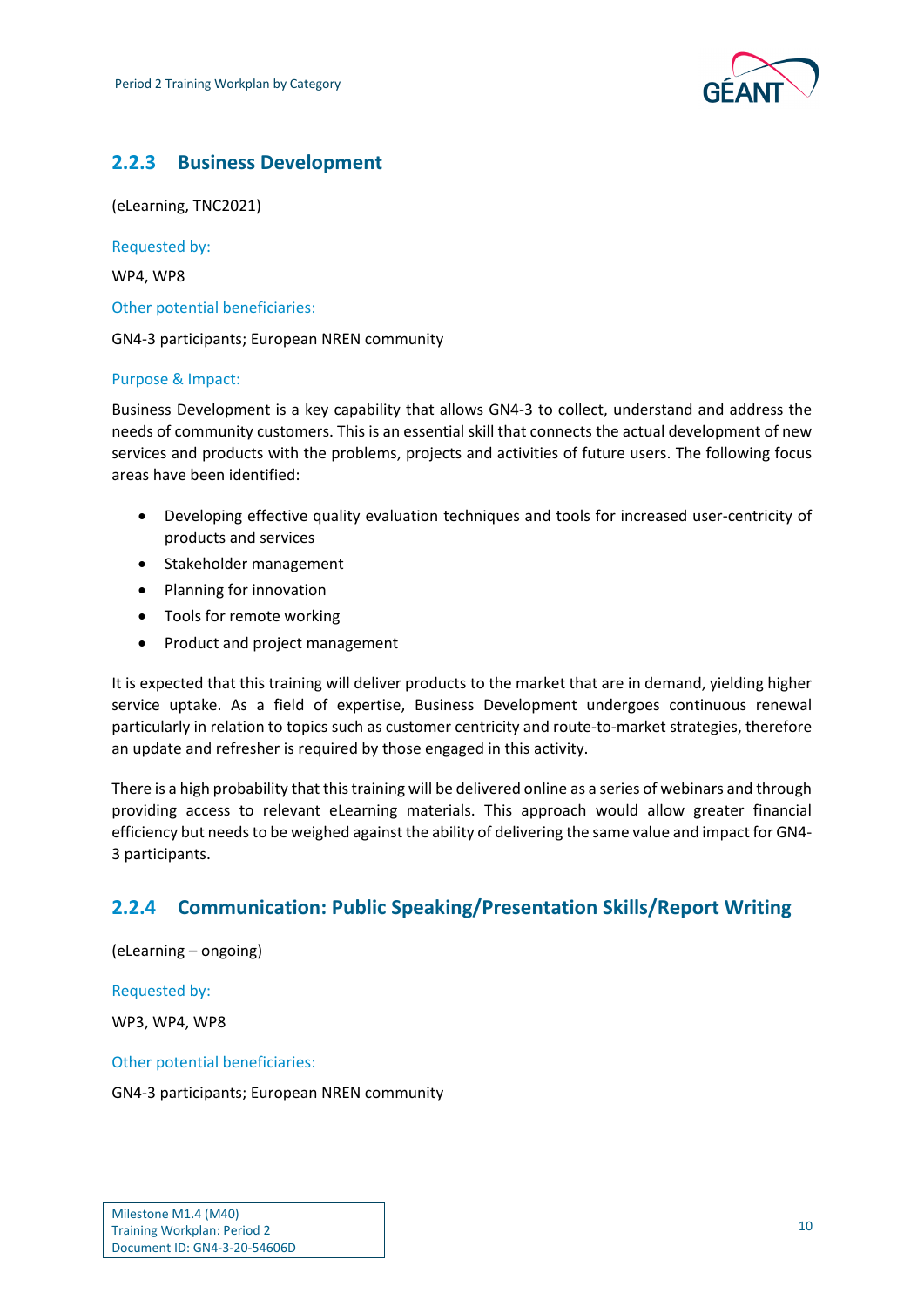

#### Purpose & Impact:

Communication is a central to raising awareness about the GN4-3 project, dissemination of its services and their uptake. Using the modern language and techniques available in the market would allow to access and engage with wider audiences. This training can be viewed as a part of NREN capability building.

There is a high probability that this training will be delivered online as a series of live video lectures or webinars and eLearning materials. This approach would allow greater financial efficiency but needs to be weighed against the ability of delivering the same value and impact for the GN4-3 participants.

## <span id="page-11-0"></span>**2.2.5 Negotiation Skills**

(eLearning – ongoing)

Requested by:

WP3, WP4, WP8

Other potential beneficiaries:

GN4-3 participants; European NREN community

#### Purpose & Impact:

Negotiation is central to attaining favourable agreements with GN4-3 partner organisations and suppliers. A general refresher course is envisaged as a part of the solution. The additional impact of this training is an increased attractiveness of NREN careers and transferability of skills to other contexts. Therefore, this training can be viewed as a part of NREN capability building.

### <span id="page-11-1"></span>**2.2.6 Facilitation Skills**

(eLearning – ongoing)

Requested by:

WP3, WP4, WP8

#### Other potential beneficiaries:

GN4-3 participants; European NREN community

#### Purpose & Impact:

The ability to design and deliver effective and efficient meetings, events and spaces and the ability to drive decision-making and consensus practices are imperative for conducting collaborative work in GN4-3. The training will be designed and delivered internally by WP1 T5 and can also be included as part of NREN capability building.

There is a high probability that this training will be delivered by WP1 T5 as a great deal of expertise is available within the team on this topic.